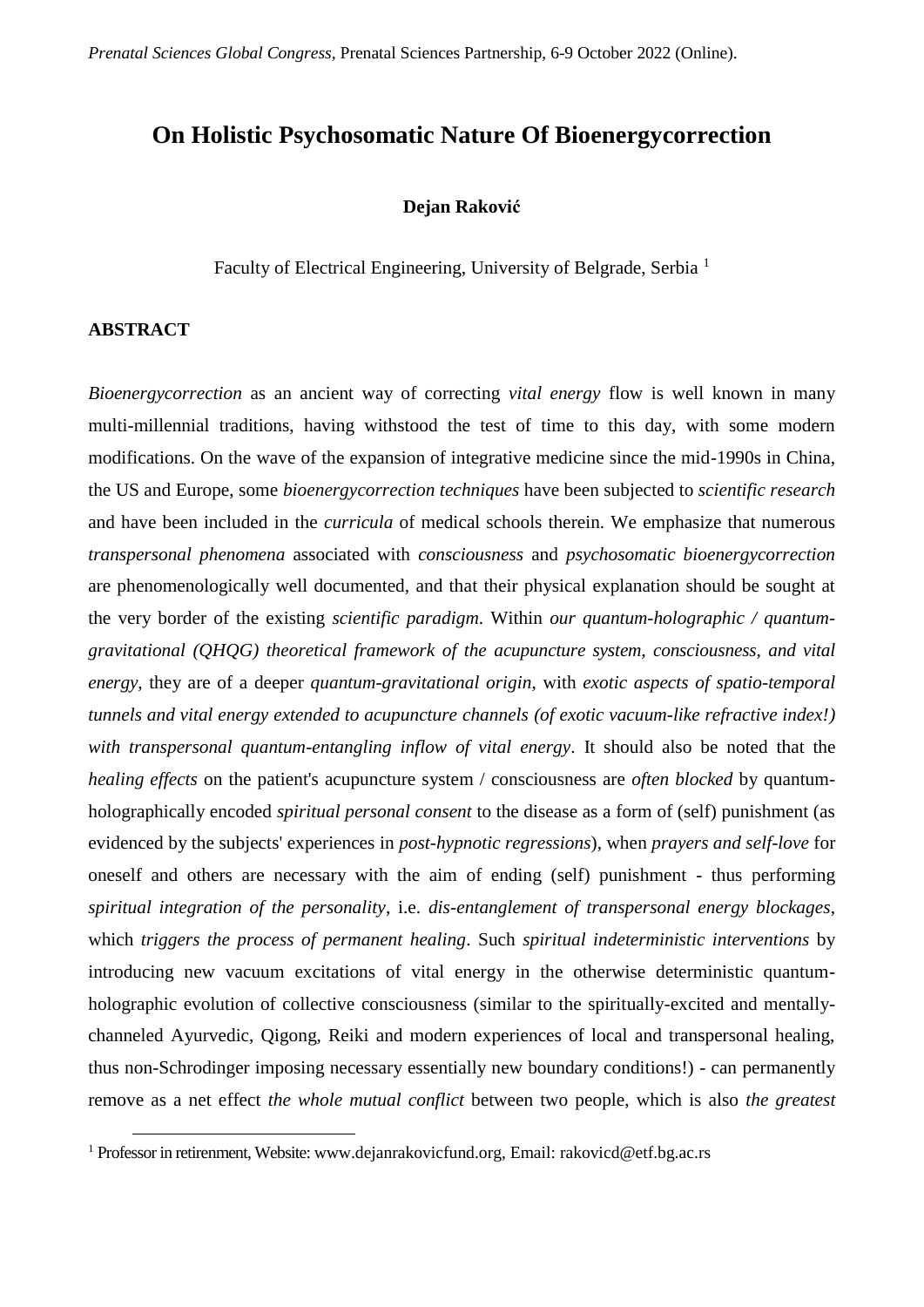*source of freedom* in optimizing life programs through spiritual cleansing. This significantly contributes to our understanding that *even the most severe psychosomatic disorders have their roots in energy-informational blockages*, and that *healing begins by removing them* - first by loving oneself, accepting oneself and forgiving oneself, which is then manifested by loving others and accepting others (e.g. spiritually dis-entangling / unleashing repentant-forgiving prayer)!

**Key words:** Bioenergycorrection, Integrative Medicine, Transpersonal Psychology, Vital Energy, Healing

# **1. Introduction**

*Bioenergycorrection* as an ancient way of correcting *vital energy* flow is well known in many multi-millennial traditions, having withstood the test of time to this day, with some modern modifications [1]. On the wave of the expansion of *integrative medicine* since the mid-1990s in China, the US and Europe, some *bioenergycorrection techniques* have been subjected to *scientific research* and have been included in the *curricula* of medical schools therein. So, although the vital force theory was discarded in organic chemistry of 19th century, nowadays it seems to return modified into science via *integrative medicine* [2] and *transpersonal psychology* [3].

In the context of our *quantum-holographic / quantum-gravitational (QHQG) theoretical framework of the acupuncture system, consciousness, and vital energy* [4-6], their *biophysical energyinformational nature* was considered from the three aspects: (i) *Quantum-informational electromagnetic aspect* of the acupuncture system is suggested by *quantum-coherent characteristics* of the *microwave resonance therapy* and the discovery that any quantum system has formal mathematical structure of the *Hopfield-like quantum-holographic associative neural network*, while close relationship of the *acupuncture system and consciousness* is suggested by their *macroscopic quantum nature* and very effective *meridian (psycho / energy) therapies*; (ii) *Quasi-classical ionic aspect* of the acupuncture system is suggested by research of the non-threshold *"gap junction" electrical synapses*, which have shown an order of magnitude increased their concentration at the acupuncture points, that is consistent with a much lower electrical resistance of the acupuncture points compared to the surrounding tissue, as well as a significantly higher absorption of ions in these points; (iii) *Transpersonal exotic aspect* of the energy-information communications is suggested by *established and stabilized energy-information channels of vital energy* (*qi, ki, prana...)* known in all traditions and widely used in *transpersonal energy therapies* (*Qigong, Reiki, Pranic healing…*), pointing to a deeper exotic space-time nature of these energy-information channels (i.e. connection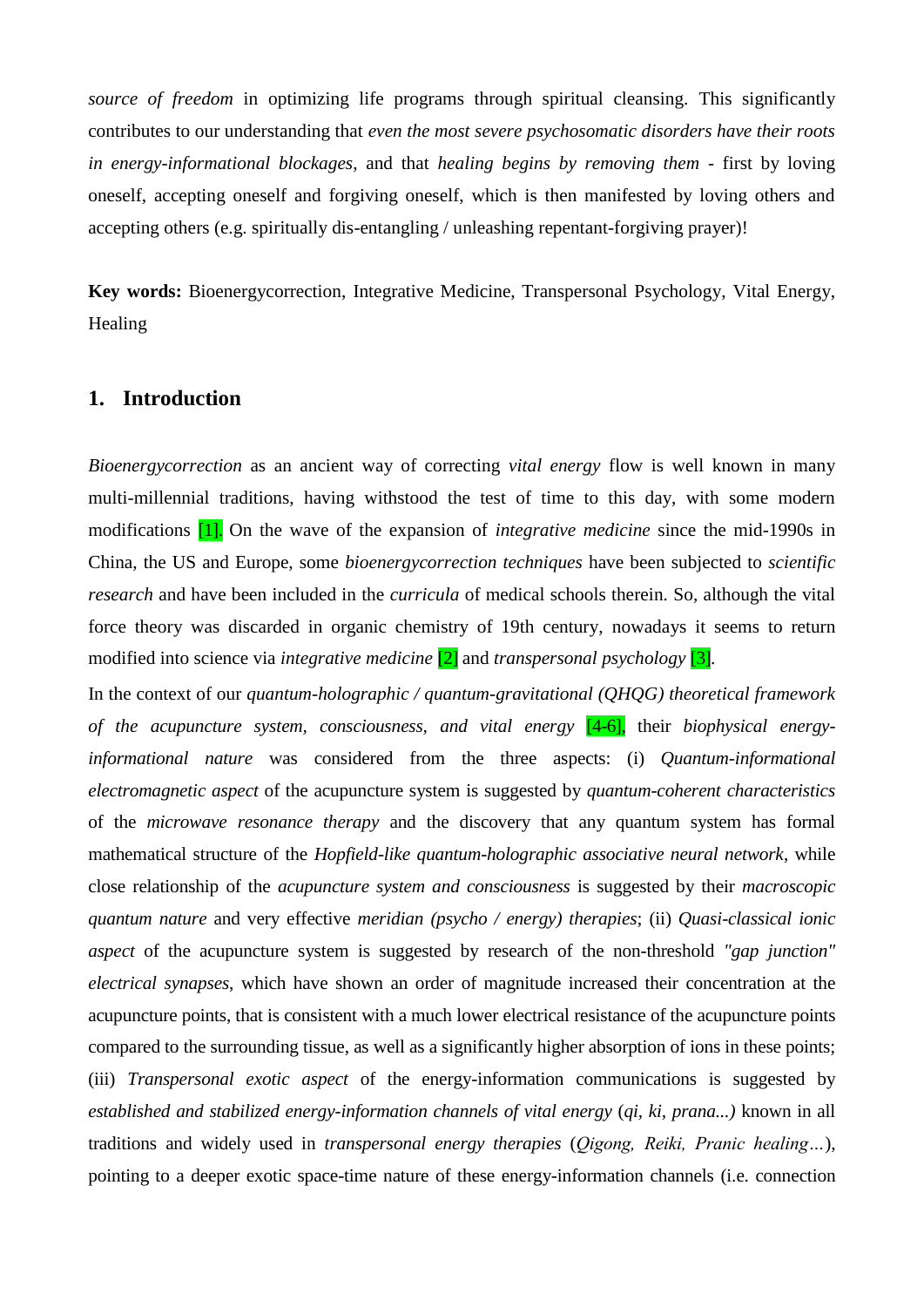with exotic quantum vacuum fluctuations, necessary for anti-gravitational stabilization of the spacetime channels).

Consequently, our *QHQG theoretical framework* might have significant holistic implications, providing better understanding of the *nature of psychosomatic diseases* and their *prevention and healing*, which might help in *developing strategies for integrative medicine and transpersonal psychology.* Within this framework, it appears that all holistic acupuncture-based and consciousnessbased approaches and techniques can be treated as *quantum-informational therapies*, by *imposing new healing boundary conditions* in the energy-state space of the *acupuncture system / (individual and collective) consciousness*, on the *three front lines of integrative psychosomatic medicine*: (i) *Spirituality and circular (psycho / energy) therapies from all relevant meta-positions*, with possibility of permanent erasing of mutual memory attractors on the *level of collective consciousness*; (ii) *(Quantum) holistic medicine and non-circular (psycho / energy) therapies*, whose efforts temporary erase memory attractors on the *level of the acupuncture system / individual consciousness*, and prevent or alleviate their somatization, as a consequence of the indolence on the first level; and (iii) *Conventional symptomatic medicine*, whose activities on the *somatic level* via immunology, pharmacology, biomedical diagnostics and surgery hinder or soothe somatized consequences of the carelessness on the first two levels.

# **2. On Our QHQG Theoretical Framework Of Transpersonal Phenomena**

Consequently, in the context of our *QHQG theoretical framework* [4-6], biophysical origin of *vital energy* (*chi / qi / ki, prana / akasha, mana, ka, pneuma / eter / natura medica / anima mundi / vital force, yesod, baraka, unreated light, Holy Spirit, Heilstrom, Innate Intelligence, bioenergy / biofield*) should be sought within *EM-ionic-exotic macro-quantum nature of the acupuncture system / consciousness.* Besides, esoteric notions like *astral body* (*manomaya, lingasarira, manovijnana, ka, psyche, nephesh, nafs, subtle body, psychic body, soul...*) and *mental body* (*vijnanamaya, suksmasarira, manas, ba, thymos, ruach, ruh, noetic body, spiritual body, spirit...*) might be biophysically related to *out-of-body displaced part* (*connented with the body by the miniature 'wormhole' spatio-temporal tunnel / 'silver chord' of vital energy of the astral-mental body, as indicated by extrasensory near-death experiences*) of the *ionic acupuncture system*, and within it embedded *quantum EM component* of the ionic currents, respectively. On these lines, the *ionic condensations* of the structured acupuncture system, *with embedded quantum EM component* of the ionic currents, behave like *distributed centers of consciousness* - which might be biophysical nature of *chakras* (where *vital energy* in normal state *circulates* clockwise, and slows down in the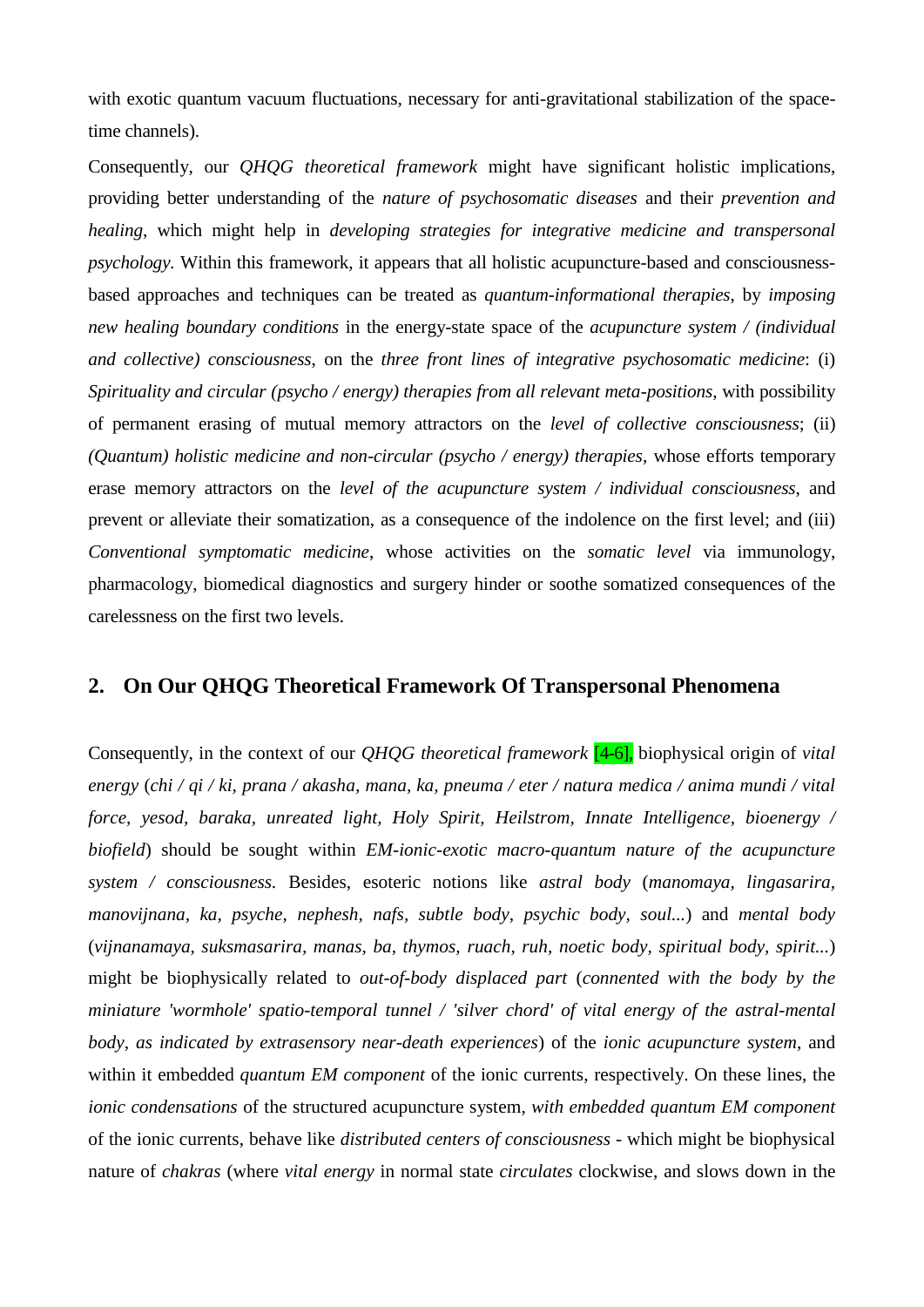case of psychosomatic disorders, with possibility of even counterclockwise circulation in the case of most difficult diseases). In wider context of *collective consciousness and vital energy* (in line with their wider traditional relationship with all-pervading cosmic quintessence), the mentioned above relationship with the *EM field* can be generalized to relationship with the *unified field*, and its different micro-quantum and macro-quantum (non-biological and biological, non-structured and structured, and virtual and real) excitations.

Additionally, if put in the context of the *holographic principle* [7], according to which each (threedimensional) physical system is *isomorphic* to holographic information imprinted on its (twodimensional) surface, then *quantum-holographic information about each body* could be imprinted in the corresponding *surface layer of the astral-mental body of vital energy (aura)*, as claimed in different traditions.

We emphasize that numerous *transpersonal phenomena* associated with *consciousness* and *psychosomatic bioenergycorrection* are phenomenologically well documented, and that their *physical explanation* should be sought at the very border of the existing *scientific paradigm*.

Within our *QHQG theoretical framework*, they are of a deeper *quantum-gravitational origin* (according to Einstein's *Principle of equivalence* of inertial and gravitational accelerations!) *in transitional states of consciousness* (from high-dielectric body to low-dielectric out-of-body states!), based on locally generated wormhole tunnels, quantum-gravitationally stabilized by exotic matter (quantum vacuum fluctuations in strongly curved space-time of wormhole tunnels) with *anti-gravitational* effects - really observed in *transpersonal psycho-kinetic manifestations* of vital energy), with *exotic aspects of spatio-temporal tunnels and vital energy extended to acupuncture channels (of exotic vacuum-like refractive index!) with transpersonal quantum-entangling inflow of vital energy* [4-6,8-12].

For some additional details see Appendix with Notes added in proof to our QHQG theoretical framework of transpersonal phenomena.

# **3. Discussion On Transpersonal Healing Reprograming**

It should also be noted that the *healing effects* on the patient's acupuncture system / consciousness are *often blocked* by quantum-holographically encoded *spiritual personal consent* to the disease as a form of (self) punishment (as evidenced by the subjects' experiences in *post-hypnotic regressions*), when *prayers and self-love* for oneself and others are necessary with the aim of ending (self) punishment - thus performing *spiritual integration of the personality*, i.e. *dis-*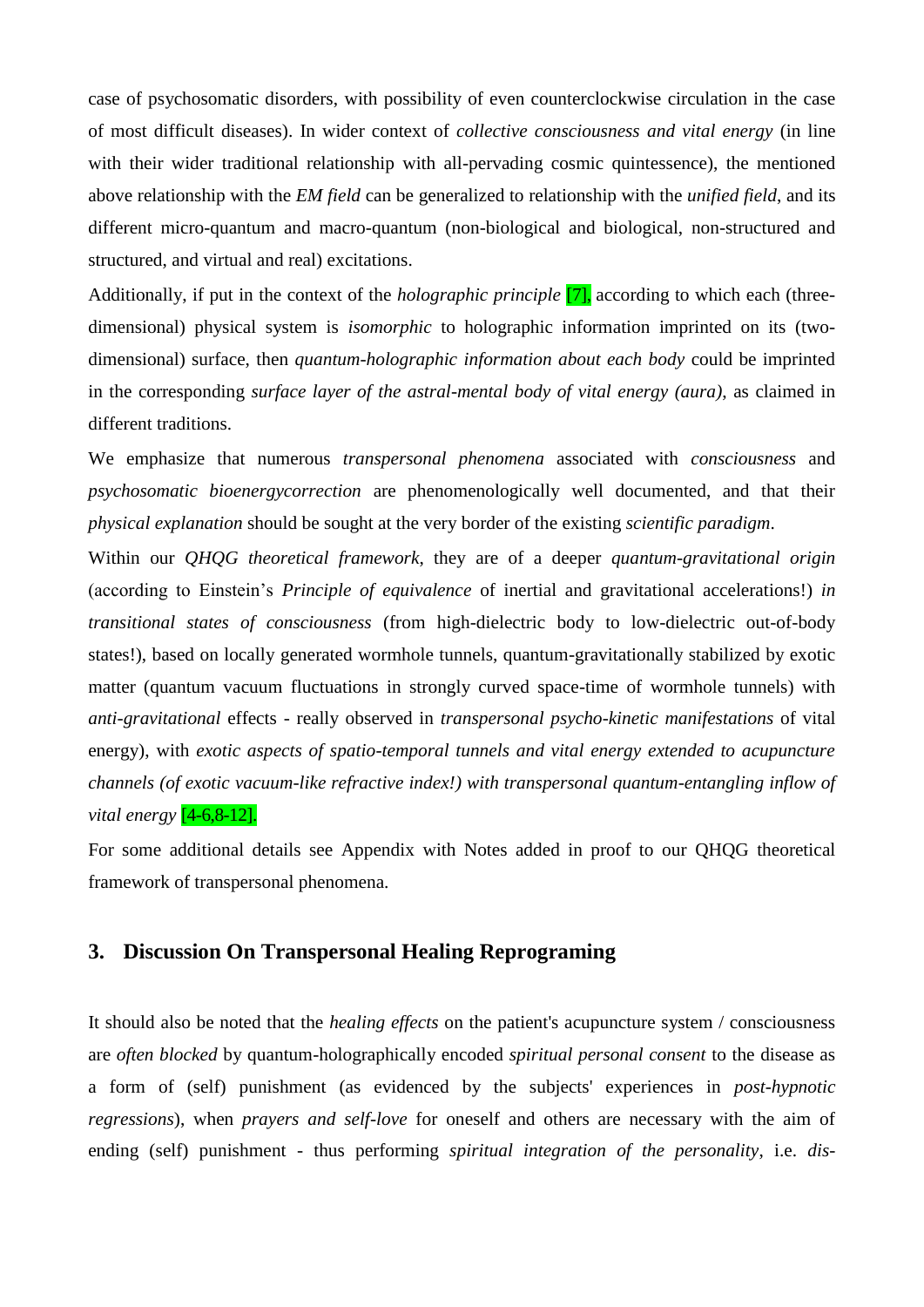*entanglement of transpersonal energy blockages*, which *triggers the process of permanent healing* 

## [4-6,8-12].

Such *spiritual indeterministic interventions* by introducing new vacuum excitations of vital energy in the otherwise deterministic quantum-holographic evolution of collective consciousness (similar to the spiritually-excited and mentally-channeled Ayurvedic, Qigong, Reiki and modern experiences of local and transpersonal healing, thus non-Schrodinger imposing necessary essentially new boundary conditions!) - can permanently remove as a net effect *the whole mutual conflict* between two people, which is also *the greatest source of freedom* in optimizing life programs through spiritual cleansing [4-6,8-12].

In particular, let us mention Hawaiian *ho'oponopono* tradition with *remarkable reprogramming of the life situations by contextual repenting and forgiving ourselves*; or South American *ayahuaska* and Nigerian *Abiku* traditions with *fascinating spiritual diagnoses and extensions of the predestined-short-life programs*; or *fascinating world bestseller of Anita Moorjani on spiritual changing her life program* with return from clinical death and after a few weeks *spontaneous healing of terminal phase of cancer*; or contemporary spiritual teaching of *Bruno Groening* with *incredible healing channel* remained open after his death, *in optimizing both individual and collective life programs*; or traditional *Christian (hesychastic) Mysticism* with *miraculous healing and optimizing life programs* [4,8-12].

This significantly contributes to our understanding that *even the most severe psychosomatic disorders have their roots in energy-informational blockages*, and that *healing begins by removing them* - first by loving oneself, accepting oneself and forgiving oneself, which is then manifested by loving others and accepting others (e.g. spiritually dis-entangling / unleashing repentant-forgiving prayer)!

# **4. Conclusion**

Our QHQG theoretical framework of consciousness and psychosomatics, in line with increased scientific interest for consciousness in past decades, *anticipates great synhesis of two modes of knowledge*, rational-scientific (classically-reduced, in normal states of consciousness) and creativereligious (quantum-entangled, in transitional and altered states of consciousness).

Thus role of every individual might become irreplaceable due to influence and care for collective mental environment, *leaving most space for free will*. This would point to full significance of holistic education and behaviour - demonstrating necessity for redefining global educational /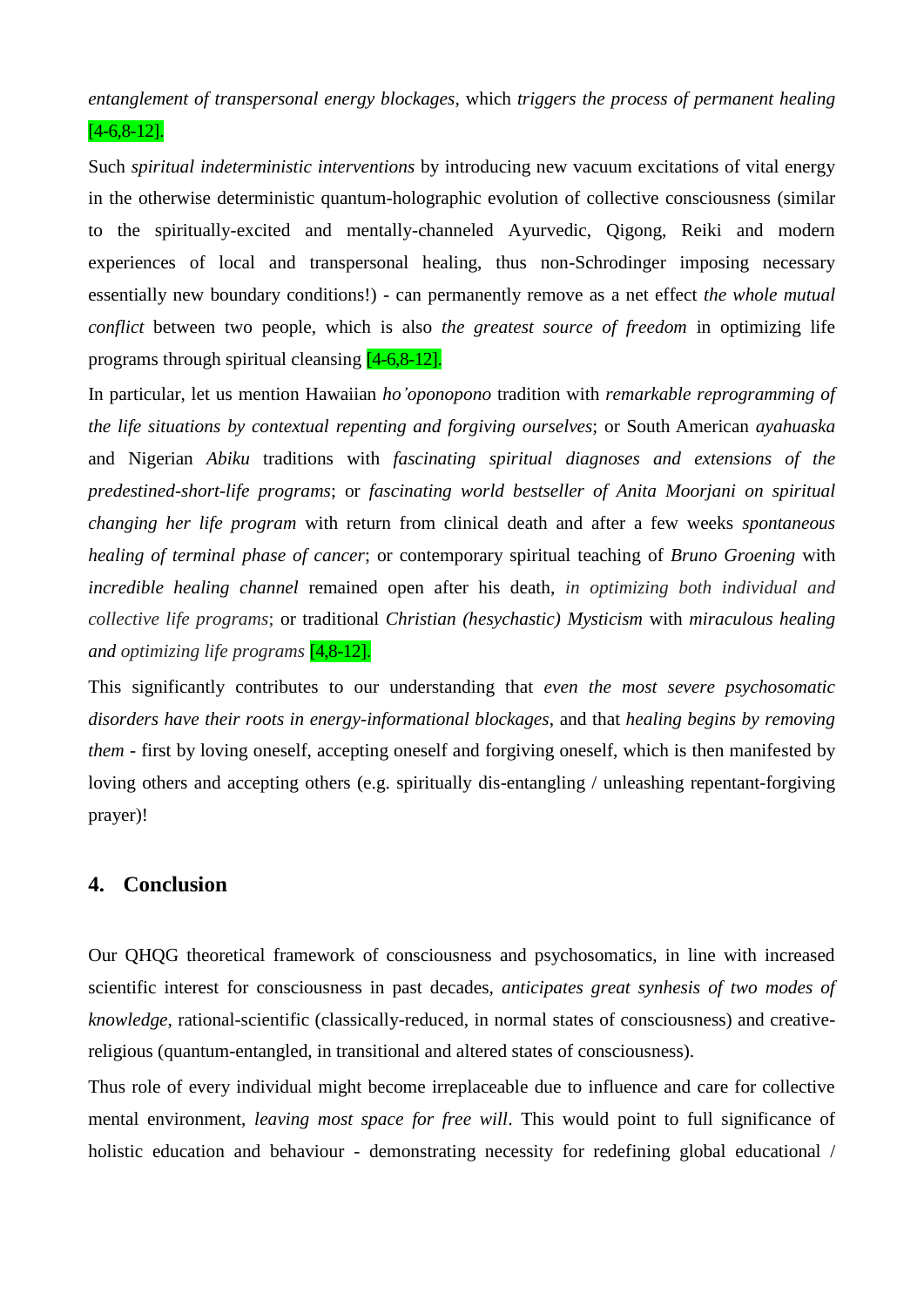informational / political goals, *with reorientation towards holistic gentle actions for solutions of global risk society*.

Decisive role in this process could be played by *all religious communities and transpersonal spiritual practices*, cultivating true spiritual moral and absolute inter-personal, inter-ethnic and inter-religious tolerance, as measure of individual behaviour from perspective of death, i.e. amount of generated and non-reprogrammed psychosomatic conflicts until death - which determine spiritual evolution of the soul of the deceased as well as preferences of the individual and / or collective future of posterity, that can be significantly altered only via collective prayer for one's neighbors and enemies, and thus *global reprogramming of collective consciousness*.

# **5. Appendix: Notes Added in Proof to Our QHQG Theoretical Framework Of Transpersonal Phenomena**

### **5.1. Note On Deeper QHQG Nature Of Quantum-Mechanical Wave Function Collapse**

Our QHQG theoretical framework suggests physical basis for ad hoc *von Neumann projection postulate* on a micro-quantum scale too, to explain deeper nature of quantum-mechanical *collapse of wave function* (via local quantum-gravity-induced 'wormhole' tunnels in the equivalent-strong-gravity (according to Einstein's *Principle of equivalence!*) high-non-inertial-quantum-like situations [5,9,10]!).

Asked how it is possible that such highly non-inertial microparticle processes with inevitable opening of miniature 'wormhole' tunnels were not considered within quantum mechanics, which is nevertheless extremely accurate theory(?) - they appear to be(!) implicitly within the von Neumann's projection postulate (at deeper quantum-gravity level!).

# **5.2. Note On Tesla's Case Study Of QHQG Creative & Spiritual Correlations Techniques**

It should be noted that *Tesla's visions and inventions*, realized in his controlled altered states of consciousness, have been suggested as manifestations of his meditative insights through *macro-quantum correlations of individual and collective consciousness*, with significant creative-educational and psychosomatic-spiritual implications [5,10,11].

Оn the one hand, they can provide guidance for a deeper understanding of our *QHQG theoretical framework for holistic control of creativity and education* - based on mentally focused transpersonal increasing of macro-quantum correlations of individual and collective consciousness (as described in Patanjali Yoga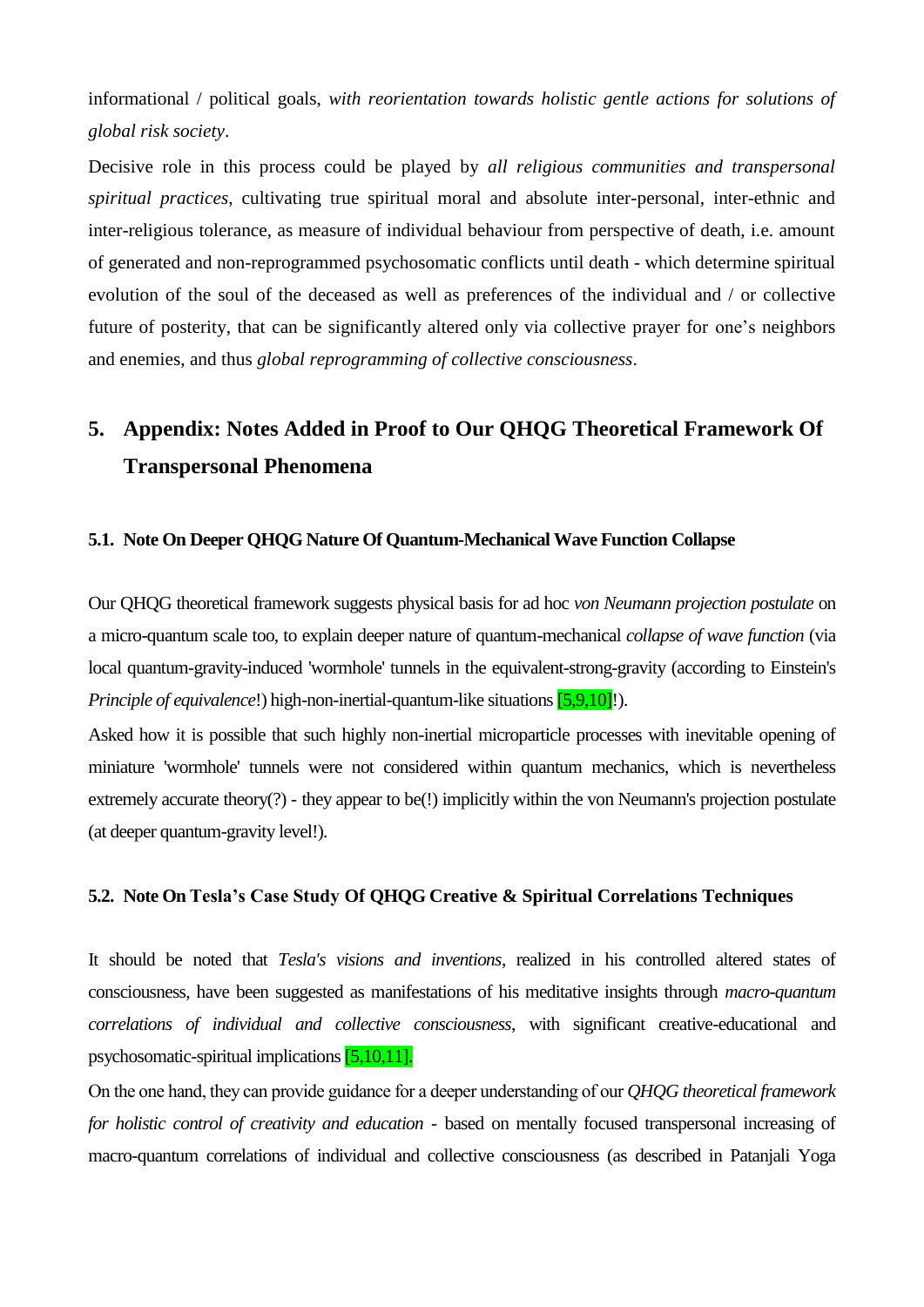### Sutras as *Ritam Bhara Pragya*, *'when mind perceives things as they are'*).

On the other hand, they can provide guidance for deeper understanding of our *QHQG theoretical framework for holistic control of psychosomatic and spiritualuality* - based on mentally controlled systemic transpersonal decreasing of macro-quantum correlations of individual and collective consciousness (when only mentally embedded address on *founder of corresponding mystical traditions* remains at the end of process of dis-attachment).

In the same context, *consensuses on transpersonal esoteric concepts* in different spiritual traditions, demonstrate that information obtained in their transpersonal experiences can lead to *non-distorted extrasensory perceptions* of their mentally-addressed out-of-body environments of collective consciousness (*in a Tesla-like creative way*) - *in contrast to mystical states of consciousness*(*distorted by the collapse of the implicit order* of the quantum-entangled states of individual and collective consciousness *into a mapped specific explicit order* of the classically-reduced states of individual and collective consciousness, in the corresponding mystical tradition).

So, *several-millennia controversy about post mortem evolution of the soul* is probably related to an *interpretative epistemological level* of transpersonal transfer of mentally-addressed loads within the existing generation and further generations via network of collective consciousness, with possibility that particular strong conflicts transferred as "ego-states" leave a strong impression of previously lived lives; but what is the *ontological spiritual reality* - could remain *permanent controversy* of all these principally limited attempts of *human rationalization*.

But in spite of this ambiquity, the efforts of mystics of all traditions to *purify consciousness / soul via spiritual practice* (prayer, meditation...) and thus to reach their *final eschatological goal* (Kingdom of God, nirvana...), i.e. *post-mortem salvation of the soul* (non-bounded sin-free / karmic-free), by *re-union* (*re-ligare / yoga*) with the *supreme God* - might appear reasonable!

#### **5.3. Note On QHQG Nature Of Radiesthesia As Transpersonal Radiation Detection Technique**

Let us also mention *radiesthesia*, as well-known method of *transpersonal detection of geopathogenic and technical radiation* [5,13].

It is argued that *radiesthesia* may be *local*, probably via EM induction within EM-ionic-exotic circulatory acupuncture system, thereby modulating non-threshold acupuncture currents with extremely weak external EM fields too, as well as *nonlocal*, probably via intentional QHQG tunneling of operator's individual consciousness mentally addressed to part of collective consciousness of 'target' of radiesthesic detection in operator's transitional states of consciousness. In this later context we mention nonlocal radiesthesic detections of so called 'abstract radiations', like natural geometric 'forms' as well as human 'artifacts' and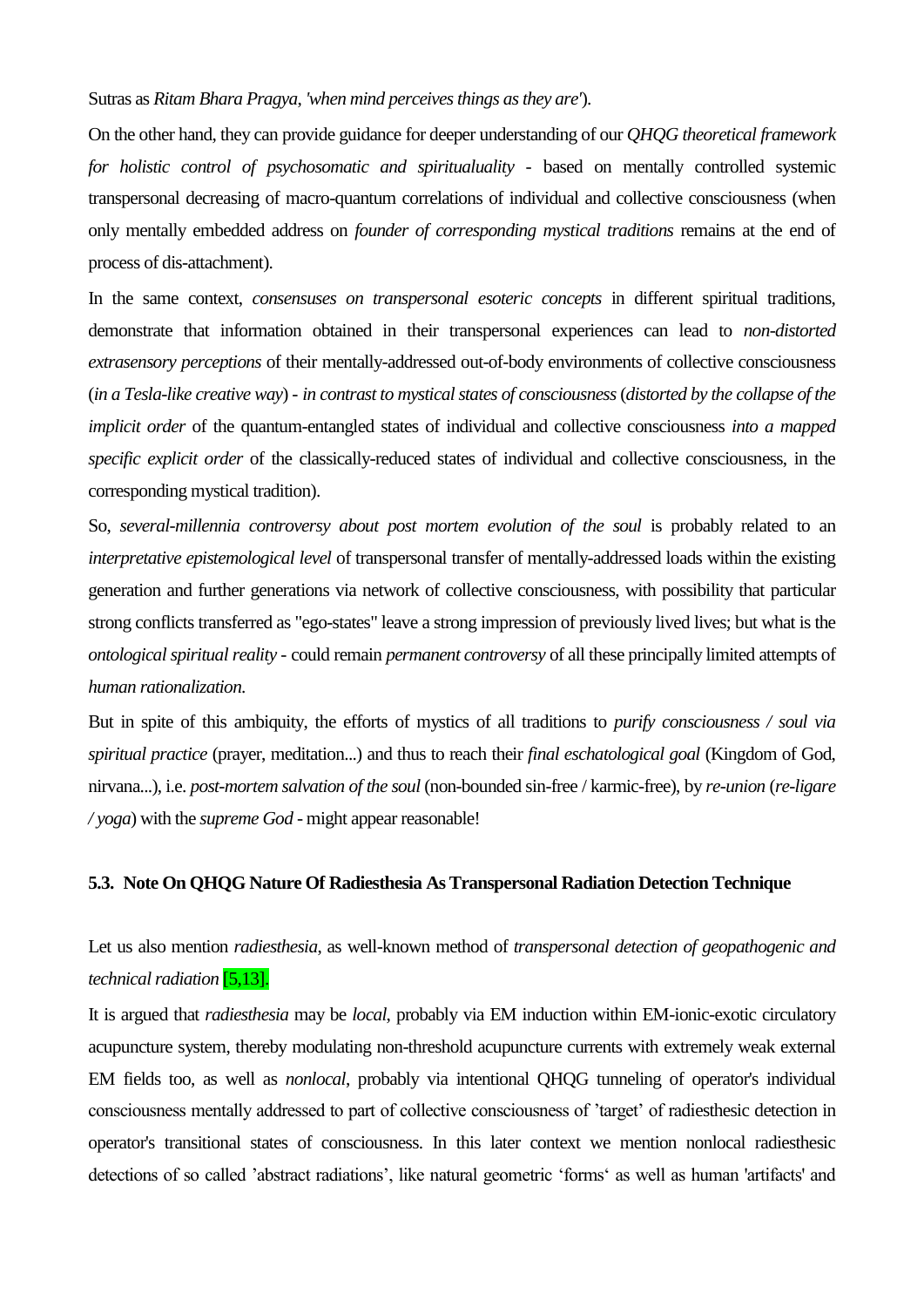'symbols' that might be related to their-mediating operator's interactions with corresponding 'archetypes' at level of collective consciousness.

There are also interesting possible mechanisms of the 'radiesthetic protection' of the so-called 'radiation neutralizers', which appear to work - not by Faraday shielding of harmful EM fields but by preventive *harmonizing action* on human acupuncture system exposed to harmful EM fields (such as 'homeopathic remedies', or 'mentally encoded' neutralizers made of crystalline / non-crystalline materials, as indicated by pilot-research with bioelectrographic GDV camera of control and experimental groups exposed to EM field of mobile phones without and with radiation neutralizers).

### **5.4. Note On Talbot's Book "The Holographic Universe" With Well-Documented ASCs Phenomena**

We also recommend the book *The Holographic Universe* [14], with numerous *well-documented mysterious phenomena in altered states of consciousness* (ASCs).

In this book, published in 1991 just before author's premature death, Michael Talbot is relying on research of two famous scientists, quantum physicist David Bohm and neurophysiologist Karl Pribram, who point out that Universe might be giant hologram, sort of mind construct on subject / object boundary - relativizing question whether objective reality exists or fluctuates constantly between implicate and explicate orders!?

Throughout the book, it is pointed out that numerous documented mysterious phenomena, like synchronicity and precognition, extrasensory perception and out-of-body experiences, psychokinesis and teleportation, miraculous healings and mystical religious experiences - might be explained within (still controversial) quantum holographic paradigm.

The reading and presentation of this book have brought me great personal satisfaction, due to my own research into QHQG foundations of consciousness and holistic psychosomatics and their fundamental implications  $\boxed{4-6,8-12}$  (with numerous empirical / rational affirmations, which I have associatively recognized while reading the book).

**Acknowledgment.** The paper was partly financed by the Serbian Ministry of Science, Technology and Development, under Project no. 178027.

# **References**

<sup>1.</sup> D. Raković, S. Arandjelović, M. Mićović, eds., *Proc. Symp. Quantum-Informational Medicine QIM 2011: Acupuncture-Based & Consciousness-Based Holistic Approaches & Techniques*, QUANTTES & HF & DRF, Belgrade, 2011[, http://www.dejanrakovicfund.org/knjige/QIM\\_2011\\_Symposium\\_e-Proceedings\\_0.pdf,](http://www.dejanrakovicfund.org/knjige/QIM_2011_Symposium_e-Proceedings_0.pdf) and refs. therein.